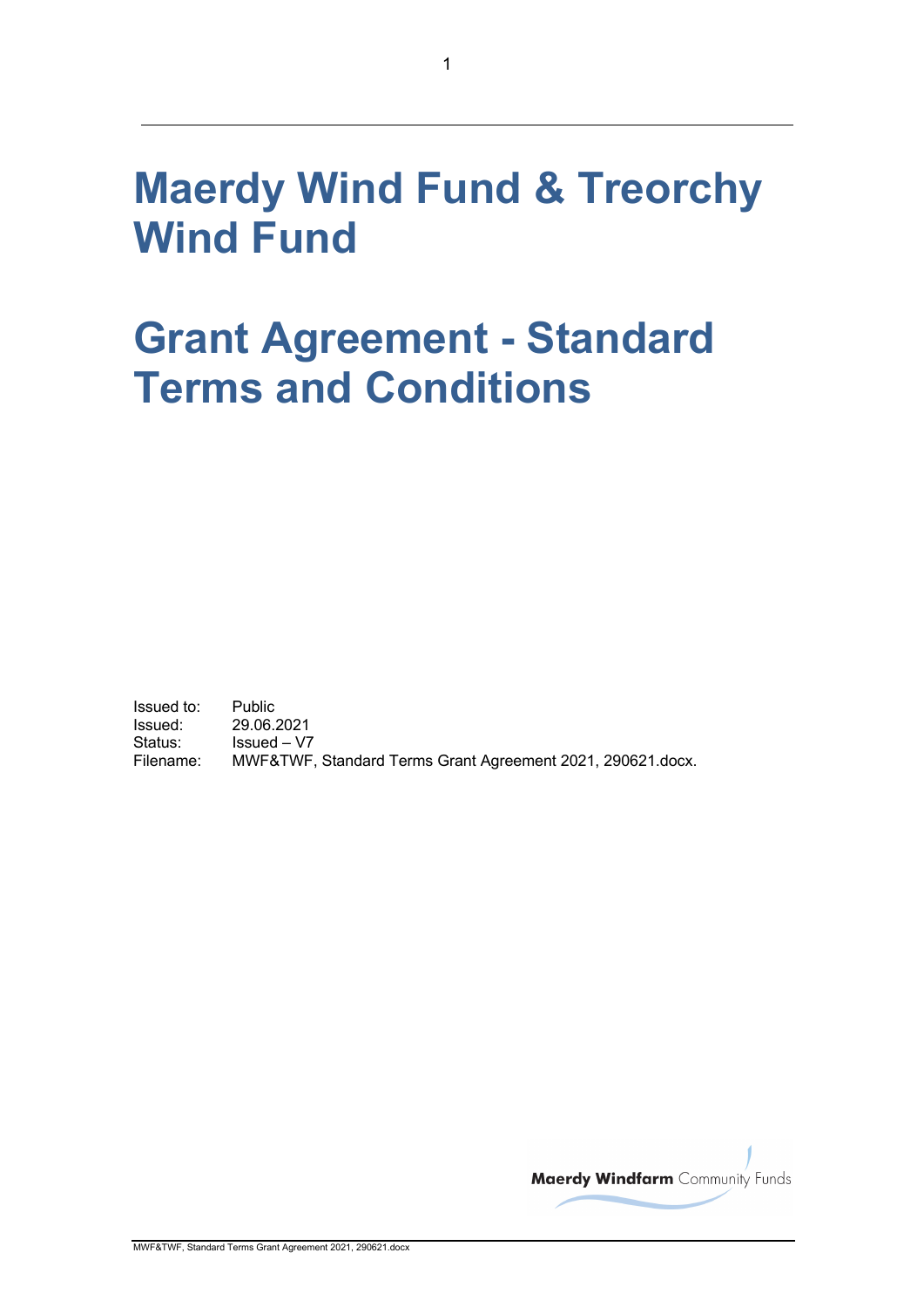#### **Contents**

| 1.                      | <b>Introduction</b>                      | 2                        |
|-------------------------|------------------------------------------|--------------------------|
| 2. Terms and Conditions |                                          | 3                        |
| 2.1                     | <b>Definitions</b>                       | 3                        |
| $2.2^{\circ}$           | General                                  | 3                        |
| 2.3                     | The Purpose                              | 3                        |
| 2.4                     | The Beneficiary                          | 4                        |
| 2.5                     | Governance (Organisations Only)          | $\overline{\mathcal{A}}$ |
| 2.6                     | VAT                                      | 5                        |
| 2.7                     | Annual report and accounts               | 5                        |
| 2.8                     | Monitoring                               | 5                        |
| 2.9                     | Payment of grant                         | 6                        |
| 2.10                    | Length of Grant Agreement                | 6                        |
| 2.11                    | Publicity, Disclosure & Copyright        | 6                        |
| 2.12                    | <b>Suspended Payments and Repayments</b> | 7                        |
| 2.13                    | <b>Other Conditions</b>                  |                          |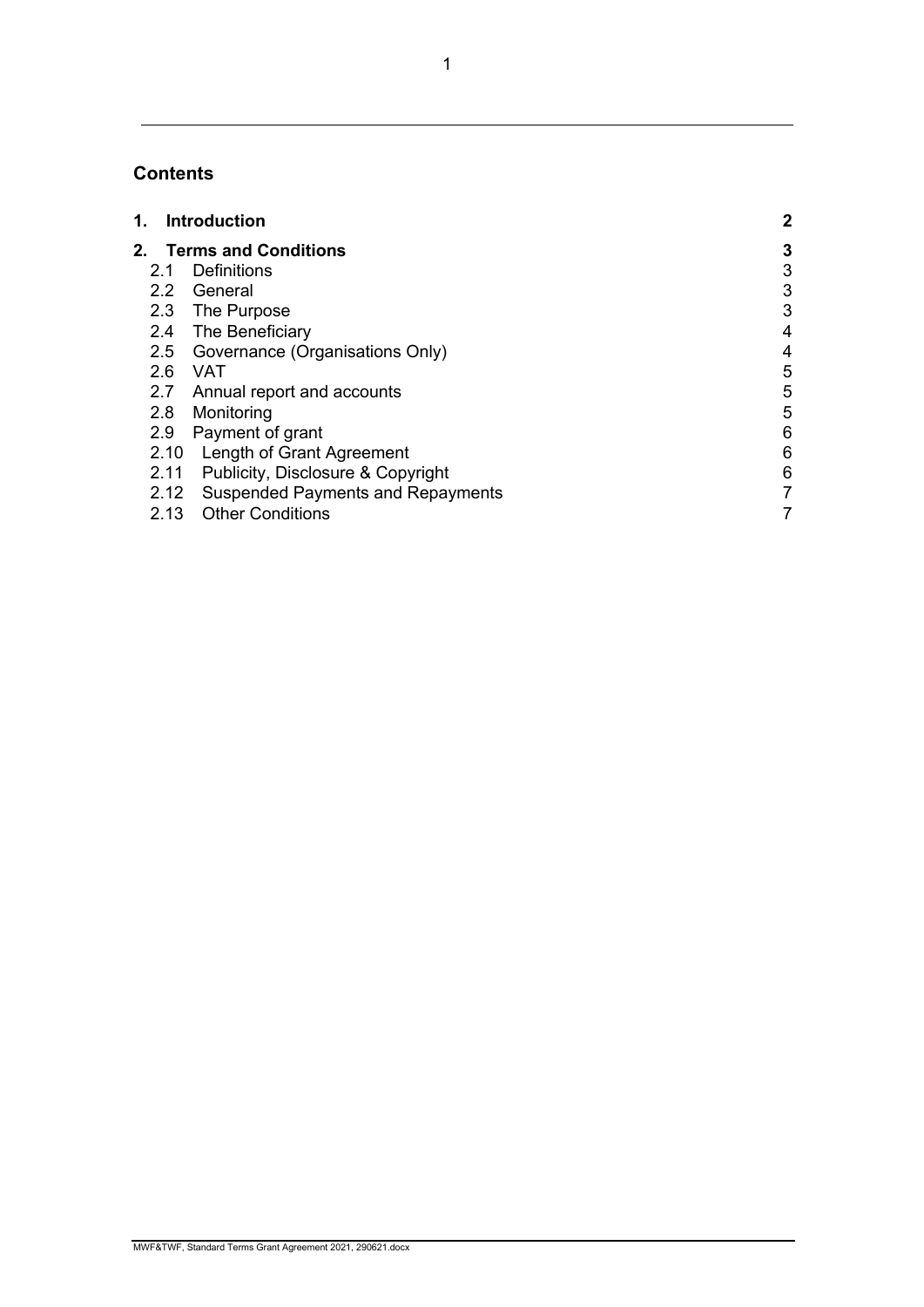# **1. Introduction**

This document sets out the standard terms and conditions that will be included in a Grant Agreement between either the Maerdy Wind Fund or Treorchy Wind Fund and a beneficiary should a grant be awarded. The terms and conditions may be varied or added to in the specific Grant Agreement in relation to each individual beneficiary.

An applicant must advise at the application stage of their willingness to subscribe to these terms and conditions in a subsequent Grant Agreement should they be successful in being awarded a grant.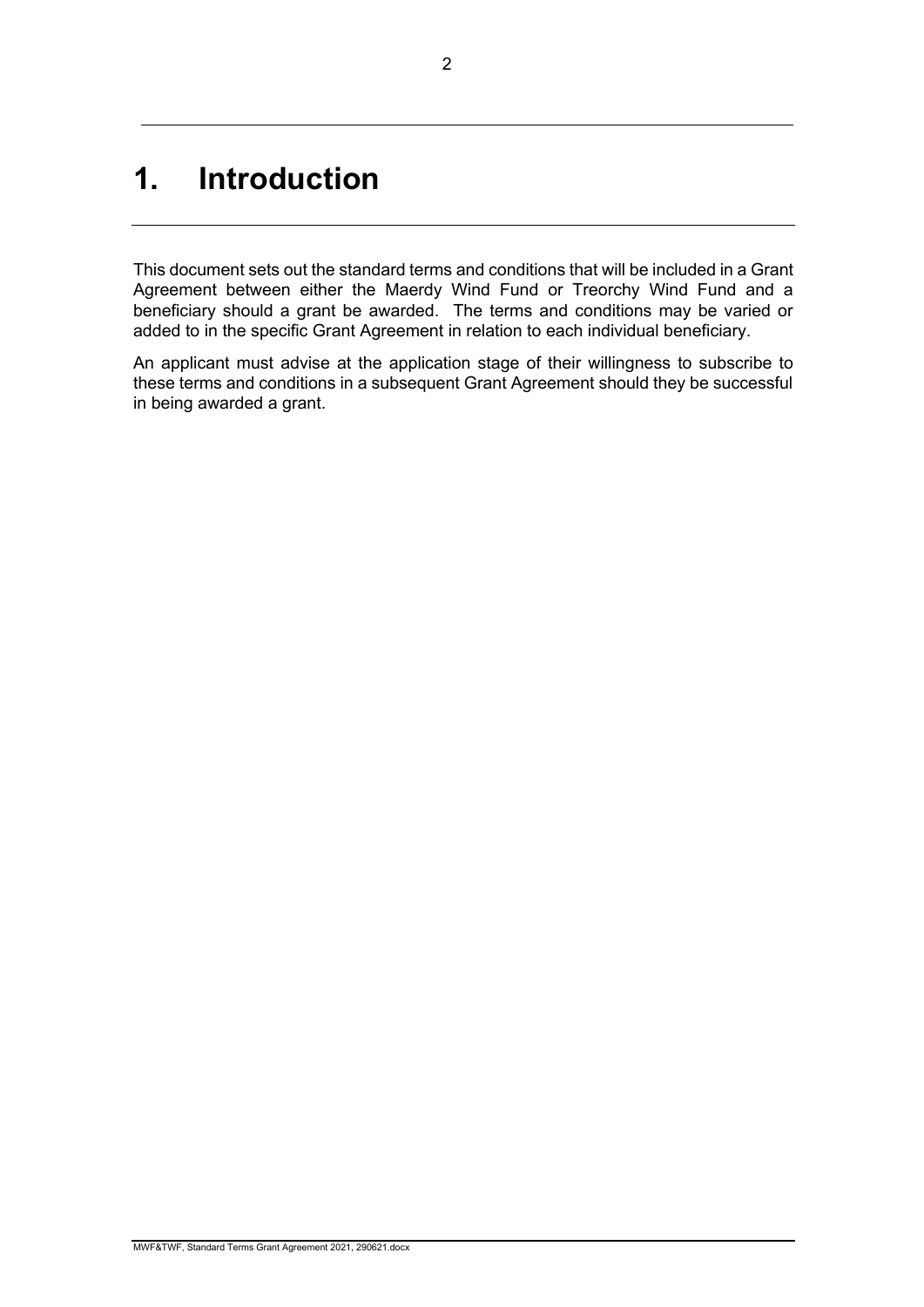# **2. Terms and Conditions**

#### **2.1 Definitions**

- 1 "The Beneficiary" is the individual or organisation receiving the grant and bound by these terms and conditions.
- 2 "The Grantor" means Maerdy Wind Farm Community Funds Ltd, being the Grantor.
- 3 The "Purpose" means the purpose of the grant as described in all parts of the Application Form, Bid Poster and any supporting documents, and/or as varied by the Grant Agreement.

#### **2.2 General**

The Beneficiary will use the grant exclusively for the purpose.

If any part of the grant has not been spent within 24 months the Beneficiary will repay that part of the grant to the Grantor immediately.

If the Beneficiary holds grant monies that the Beneficiary no longer intends to spend on the purpose within 24 months the Beneficiary will repay these to the Grantor immediately.

During the period of the grant the Beneficiary will act in a fair and open manner without distinction as to race, religion, age, gender or disability, and in compliance with relevant legislation.

The Grantor will not increase the grant if the Beneficiary spends more than the applied for amount.

#### **2.3 The Purpose**

The Beneficiary will get the Grantor's written agreement before making any change to the purpose and will notify the Grantor of any change to the Beneficiary's name, aims, structure, or ownership.

The Beneficiary will start the purpose within six months of the date of the Grant Agreement or, if it is delayed, write to the Grantor giving reasons for the delay and asking for an extension.

The Beneficiary agrees to use reasonable endeavours to deliver the purpose within a reasonable period.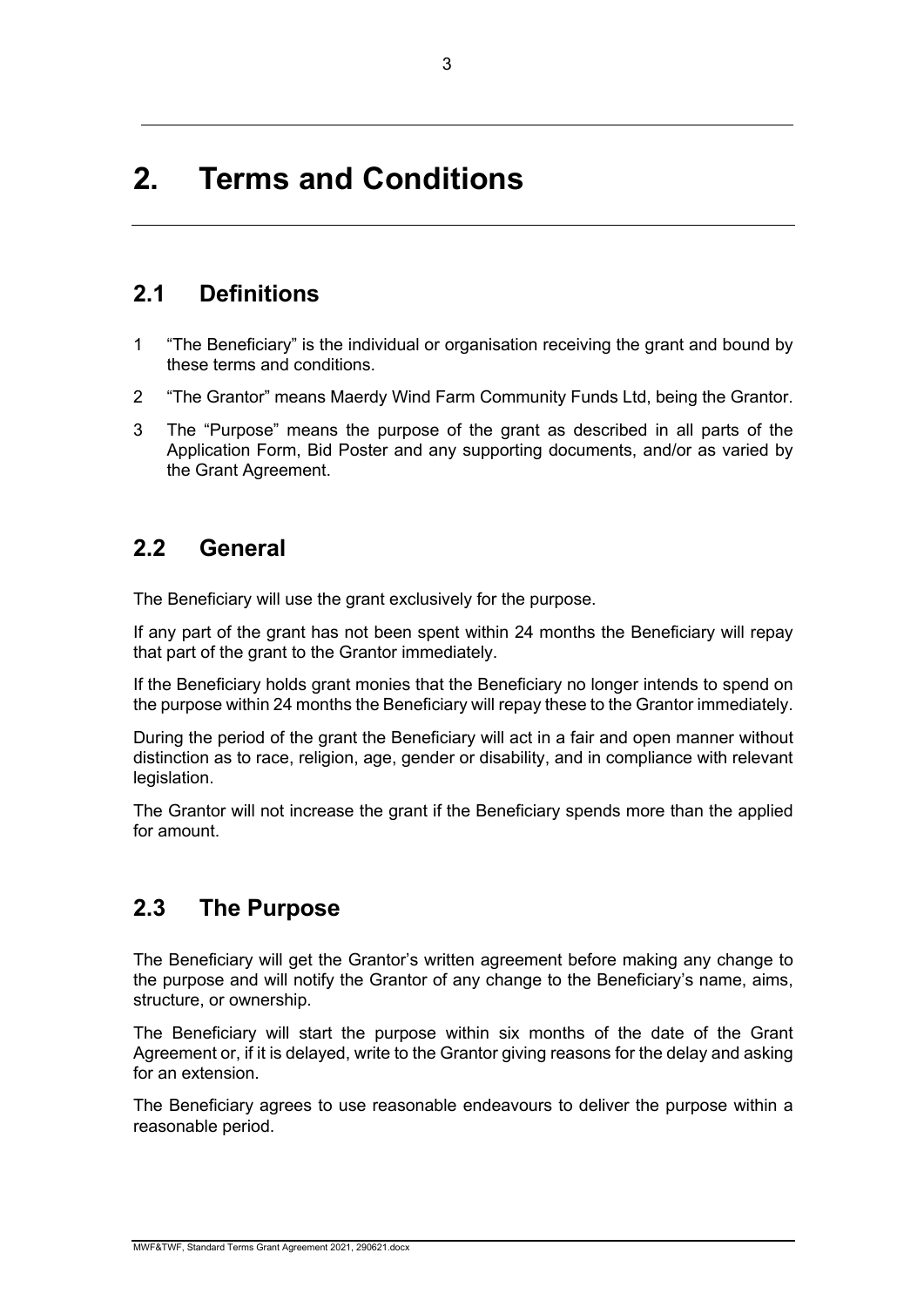The Beneficiary will not use the grant to pay for any spending commitments the Beneficiary has made before the date of the Grant Agreement.

The Beneficiary will tell the Grantor immediately of any offer of funding for the purpose from anyone else at any time during the Grant Agreement.

If the Beneficiary spends less than the whole grant on the purpose, the Beneficiary will return the unspent amount to the Grantor promptly. If the Grantor part-funds the purpose, the Beneficiary will return the appropriate share of the unspent amount to the Grantor promptly.

The Beneficiary will tell the Grantor promptly about any changes to information the Beneficiary has previously provided whilst the Grant Agreement remains in force.

The Beneficiary will tell the Grantor immediately if any of its key contacts change.

The Beneficiary will obtain all approvals and licences required by law or by the Grantor.

If the purpose involves work with children, young people or vulnerable adults ("vulnerable people"), The Beneficiary will take all reasonable steps to ensure their safety. The Beneficiary will obtain the written agreement from the legal carer or guardian before having any direct contact with vulnerable people. The Beneficiary will have and carry out an appropriate written policy and have a set of procedures in place at all times to safeguard vulnerable people, which will include procedures to check backgrounds and disclosures of all employees, volunteers, trustees or contractors who will supervise, care for or otherwise have significant direct contact with vulnerable people with the Criminal Records Bureau.

#### **2.4 The Beneficiary**

The Beneficiary will tell the Grantor in writing immediately of any investigation by the Police, Charity Commission, HM Revenue & Customs or any other regulatory body.

The Beneficiary will be available for meetings with the Grantor and allow the Grantor or those acting for the Grantor reasonable access as required to records, offices or buildings for the means of verifying the purpose.

#### **2.5 Governance (Organisations Only)**

The Beneficiary will make sure that all current and future members of its governing body or board of management, receive a copy of these terms and conditions while the Grant Agreement remains in force.

The Beneficiary will ensure that at all times while the Grant Agreement is in force the Beneficiary is correctly constituted and regulated and that the receipt of the grant and the delivery of the purpose are within the scope of its governing documents.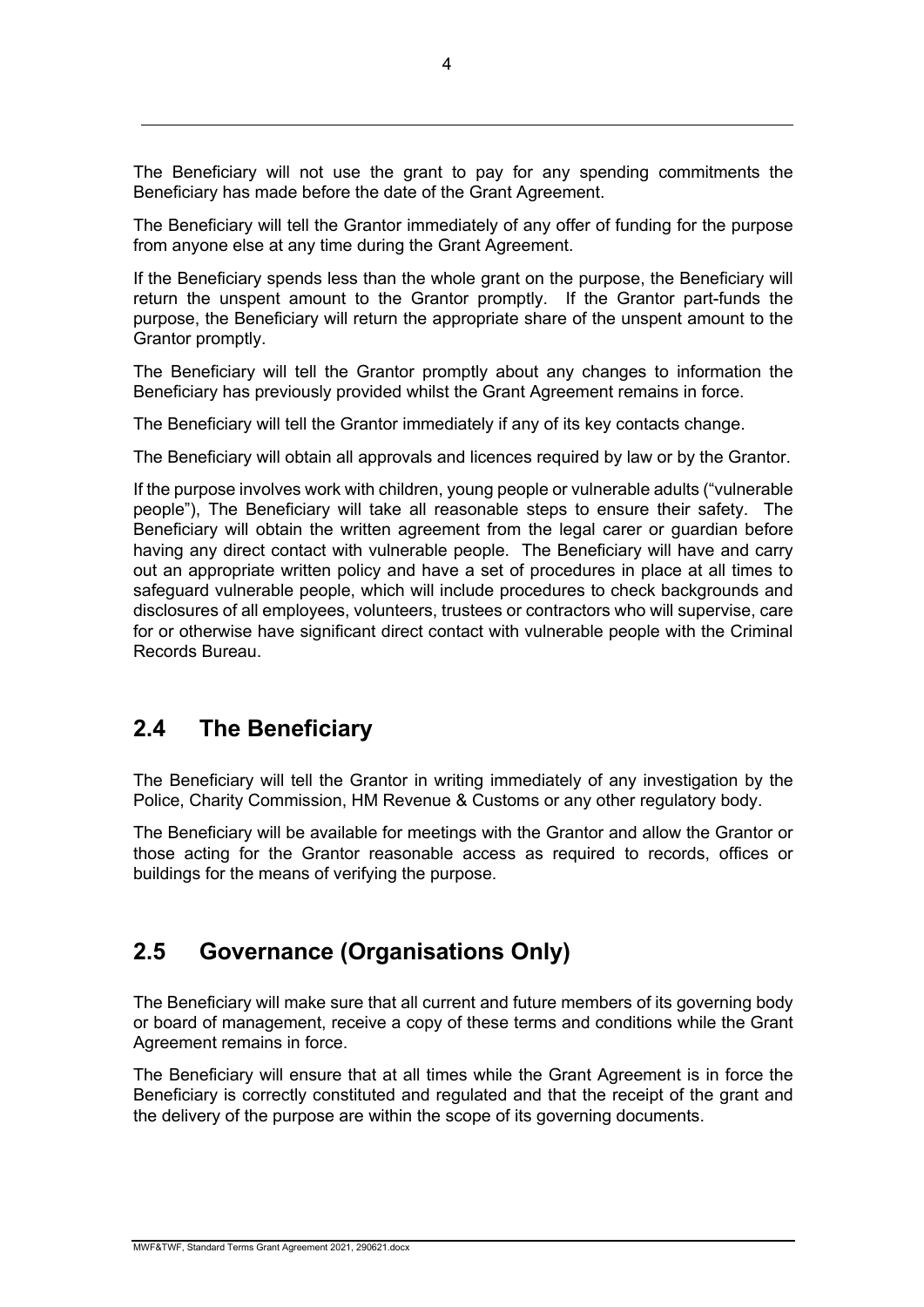## **2.6 VAT**

The Beneficiary acknowledges that the grant is not consideration for any taxable supply for VAT purposes by the Beneficiary to the Grantor. The Beneficiary understand the Grantor's obligation does not extend to paying us any amounts in respect of VAT in addition to the grant.

If the Beneficiary is VAT registered the Beneficiary agrees to seek recovery of VAT from HMRC and to repay to the Grantor immediately any VAT the Beneficiary recovers on spend for the purpose (whether by set-off, credit or repayment) to the extent that any such VAT cost is included in the grant.

# **2.7 Annual report and accounts**

The Beneficiary will keep proper and up to date accounts and records for the purpose. The Beneficiary will make these financial records available to the Grantor to review.

(For Organisations only) The Beneficiary will acknowledge the Grantor grant in its annual reports and accounts covering the period of the project.

(For Organisations only) The Beneficiary will send the Grantor a copy of its annual accounts as soon as they have been approved in accordance with its governing document and in any event within ten months of the end of the financial year for each year in which grant payments are made.

#### **2.8 Monitoring**

The Beneficiary will monitor the progress of the purpose and complete a report to the Grantor every 12 months for 2 years (i.e. two reports) (or for such longer period until the grant has been spent). The report will be appropriate and proportionate to the scale of the grant; a longer more detailed report will be required for large grants on complex purposes; a shorter report will be required on smaller grants for simple purposes.

The Beneficiary will send the Grantor any further information it may reasonably ask for about the purpose or about the Beneficiary and its activities, and such other information as the Grantor may require from time to time. The Grantor may use this information to monitor the purpose and evaluate Grantor grants programmes.

The Beneficiary will inform the Grantor immediately in writing of anything that significantly delays, threatens or makes unlikely the purpose completion. The Beneficiary will inform the Grantor immediately in writing if there is to be any variation to or decrease in the outcomes expected from the Purpose.

For single assets with a value above £250, for up to five years after the grant the Beneficiary will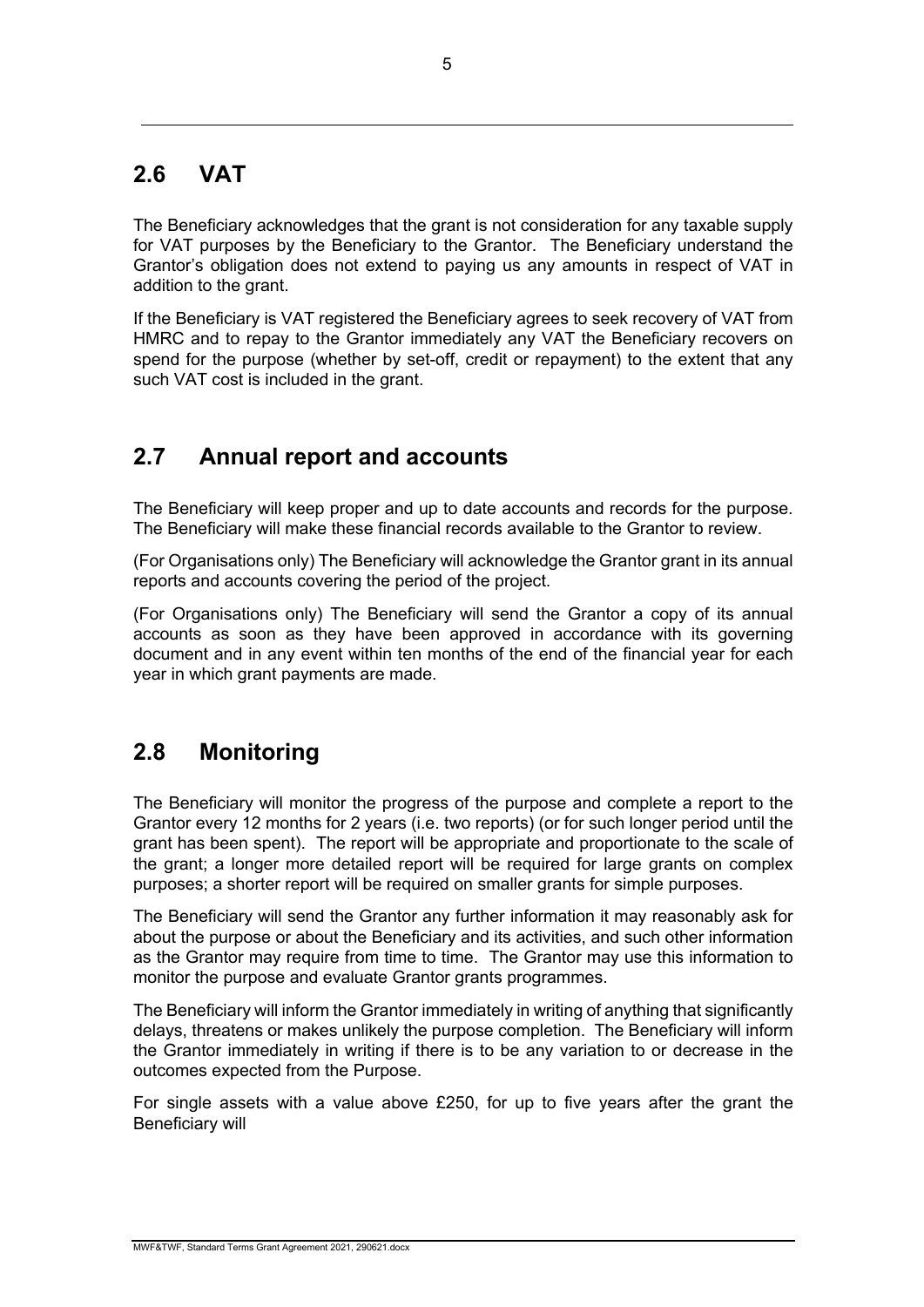- not sell, give away or borrow against the assets without first receiving the Grantor's written consent.
- provide an annual statement to the Grantor that the assets are still held by us.
- supply the Grantor with information that you ask for
- allow the Grantor to inspect the assets

#### **2.9 Payment of grant**

The Grantor will pay the grant either by cheque or bank transfer (BACS) into a UK-based bank account or building society account in the Beneficiary's name.

The Grantor will not be liable for any losses or costs (including, but not only, bank charges) if it does not make grant payments on an agreed date.

The grant may be paid in installments for larger sums over longer projects as the Grantor sees fit. Subsequent installments may be withheld if the Grantor is not satisfied with the reports received.

### **2.10 Length of Grant Agreement**

These terms and conditions and the Grant Agreement remain in force for whichever of these is the longest time:

- For two years following the Grant Agreement date
- As long as any part of the grant remains unspent.
- If assets are involved, the expiry of the five-year period required for asset monitoring.
- As long as The Beneficiary is in breach of any of the terms and conditions of the Grant Agreement

## **2.11 Publicity, Disclosure & Copyright**

The Beneficiary will acknowledge the grant publicly as appropriate and as practical. The Beneficiary will acknowledge the Grantor support in any published documents or in any digital media that refer to the purpose.

Unless specifically agreed otherwise, The Beneficiary accept that the Grantor may share information about the grant with any parties of its choice. Details of the purpose may be broadcast on television, on the Grantor website, in newspapers and through other media.

Unless specifically agreed otherwise, the Beneficiary hereby consents to any publicity about the grant and the purpose as the Grantor may from time to time require. The Grantor can carry out any forms of publicity and marketing to promote the award of the grant as the Grantor sees fit.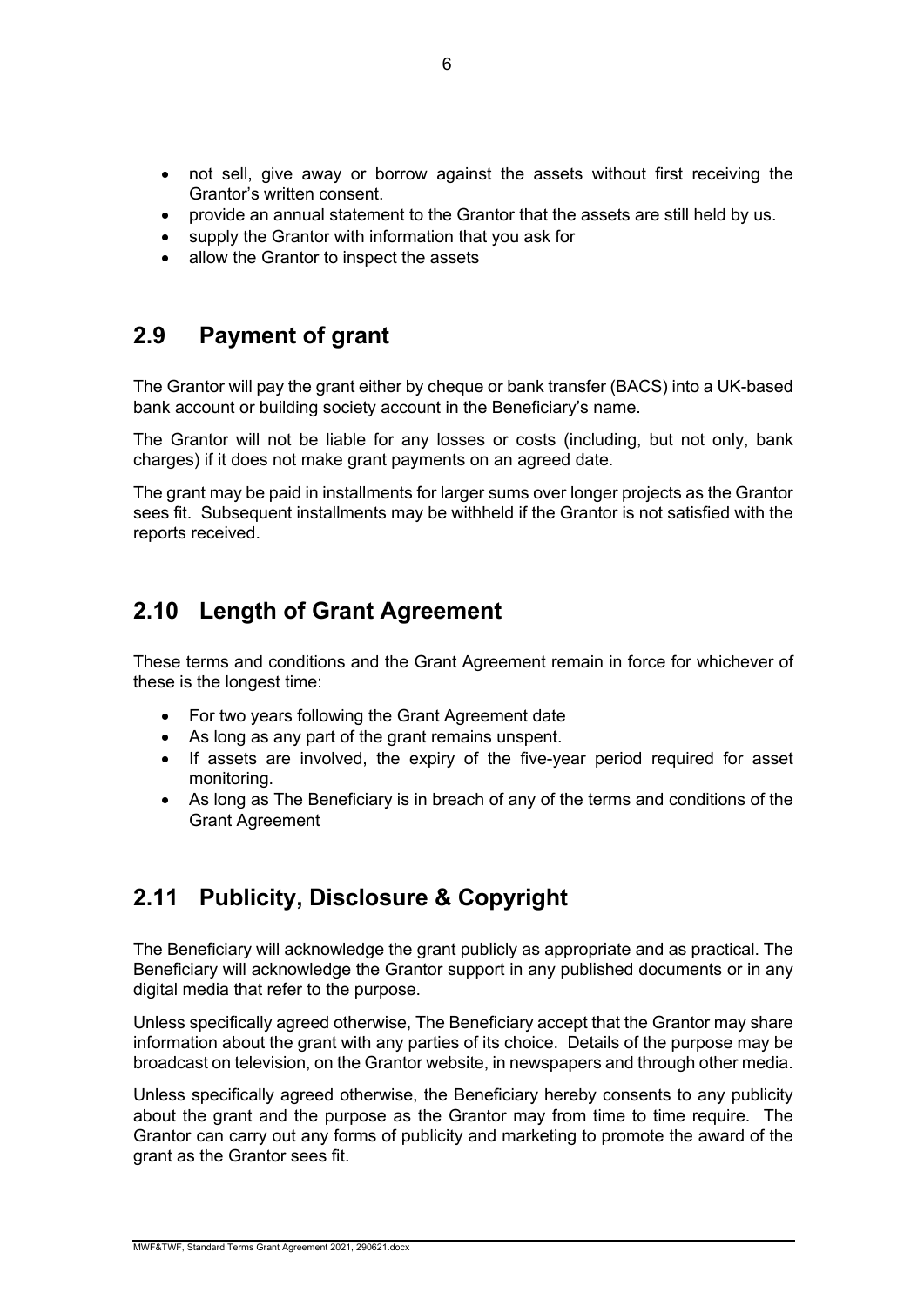Unless specifically agreed otherwise, the Grantor has the right to reproduce any of information supplied by the Beneficiary for any purpose as the Grantor sees fit without any right of a claim by us in respect of copyright.

## **2.12 Suspended Payments and Repayments**

The Grantor may suspend payment of the grant if it wishes to investigate any matters concerning the grant (or any other grants made by the Grantor to the Beneficiary or related parties). The Beneficiary understands that the Grantor accepts no liability for any consequences, whether direct or indirect, that arise from a suspension even if the investigation finds no cause for concern.

The grant will become immediately repayable to the Grantor following notice if, in the reasonable opinion of the Grantor any of the following circumstances occur:

- The Beneficiary fails to meet any of these terms and conditions of this grant, or the terms and conditions attached to any other grants from the Grantor for which a Grant Agreement is still in force.
- The information in the Application Form, the Bid Poster and any supporting information during the application process, or period of the Grant Agreement was supplied dishonestly or misleadingly or was significantly inaccurate, whether deliberate or accidental.
- The Beneficiary has acted in a manner that has been to the detriment of the Grantor reputation.
- The Beneficiary received duplicate funding from any other source for the same or any part of the project.
- There is a significant change of purpose, ownership or recipient, either during the delivery of the purpose or within a reasonable period after its completion, so that the Grantor judges that the grant is unlikely to fulfill the purpose as originally described.
- At any stage during the period of the Grant Agreement the Beneficiary do not let the Grantor have information that would affect the decision to award, continue or withdraw all or part of the grant.
- The Beneficiary becomes legally ineligible to hold the grant.
- The Beneficiary become insolvent, or is likely to be put into administration or receivership or liquidation, or the Beneficiary are about to make an arrangement with, or guarantee a Trust Deed to their creditors.

#### **2.13 Other Conditions**

The Beneficiary may not transfer any part of the grant or this Grant Agreement or any rights under it to another organisation or individual, unless approved by the Grantor.

The Grantor is entitled to novate its rights and obligations under the Grant Agreement or any part thereof, provided that any such novation shall not increase the burden of the